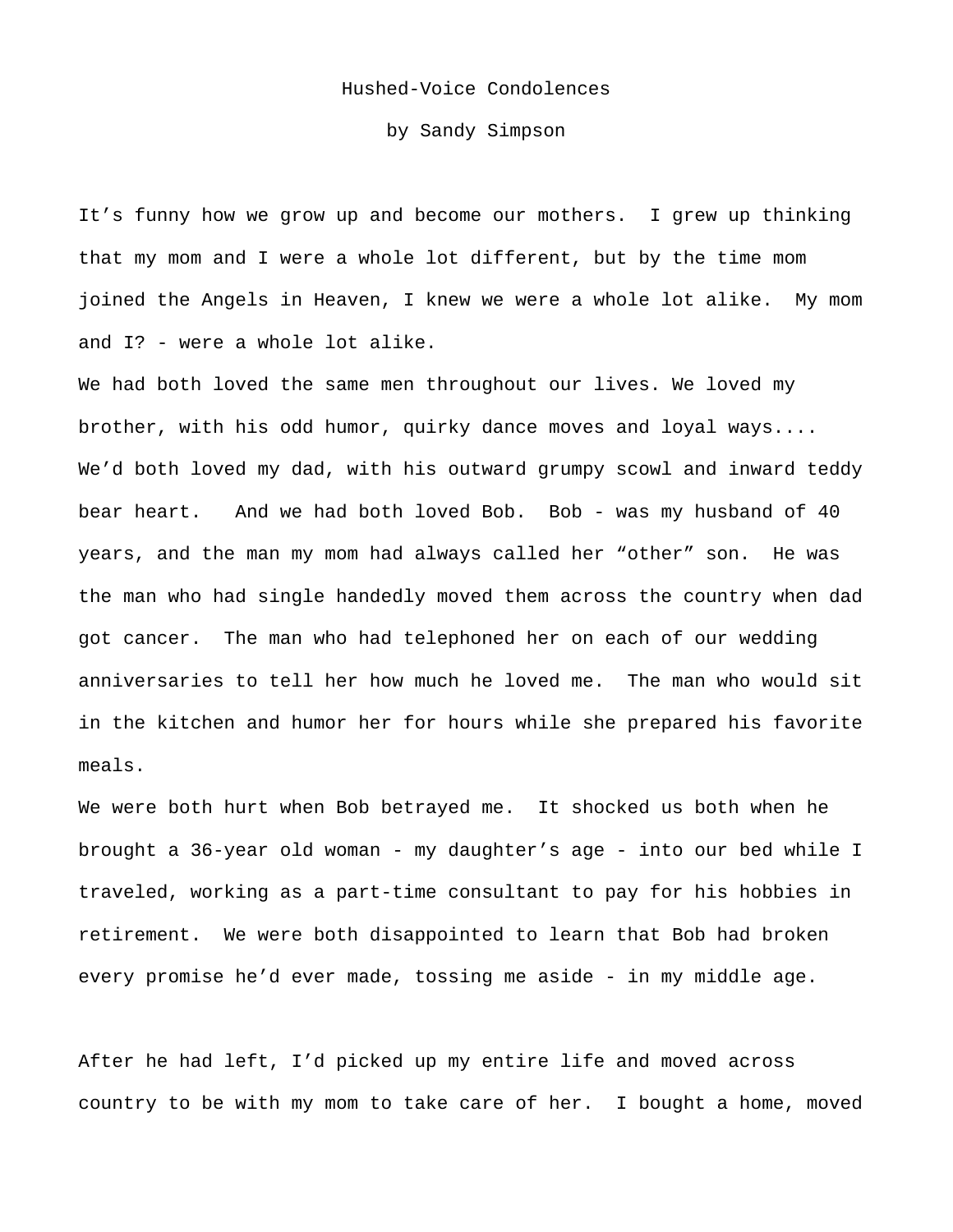her in with me, and several times a day for so many days, she'd try to get her head around what had happened to her daughter and what she felt like had happened to her. Sometimes, I would comfort her but often, I'd just let her to go on - pretending with her that her heart was broken in as many pieces as mine. It seemed plausible since I'd never told her the whole story. I couldn't bring myself to tell the worst parts. Like how he'd denied nothing when I confronted him, and said he'd been trying to have an affair for five years, before turning his back and walking out of the door. She didn't know how I collapsed onto the cold floor, crying and weeping and never knowing if I'd ever get up; or how when I finally did pick myself up, my whole body still ached with brokenness.

While mom didn't know all the details of my recent trauma, she was no stranger to the betrayal of men. As a child, her own father would leave for days at a time while she, and her middle-aged mom, and seven siblings would split the few potatoes and eggs left in the cold damp house, before going to bed still hungry. This family history haunted her as she approached middle-age, causing her to pick my dad apart and interrogate every exchange he had with other women, even when they were platonic<sub></sub> and innocent. It's funny.... the world could see that dad only had eyes for mom. But mom? Mom couldn't seem to forget how her dad would leave ... and so believed that dad would leave, because in her mindshe believed ... that all men leave.

And so it was, that Bob's leaving me became mom's thing to whisper about to others. She never described the pain, disappointment or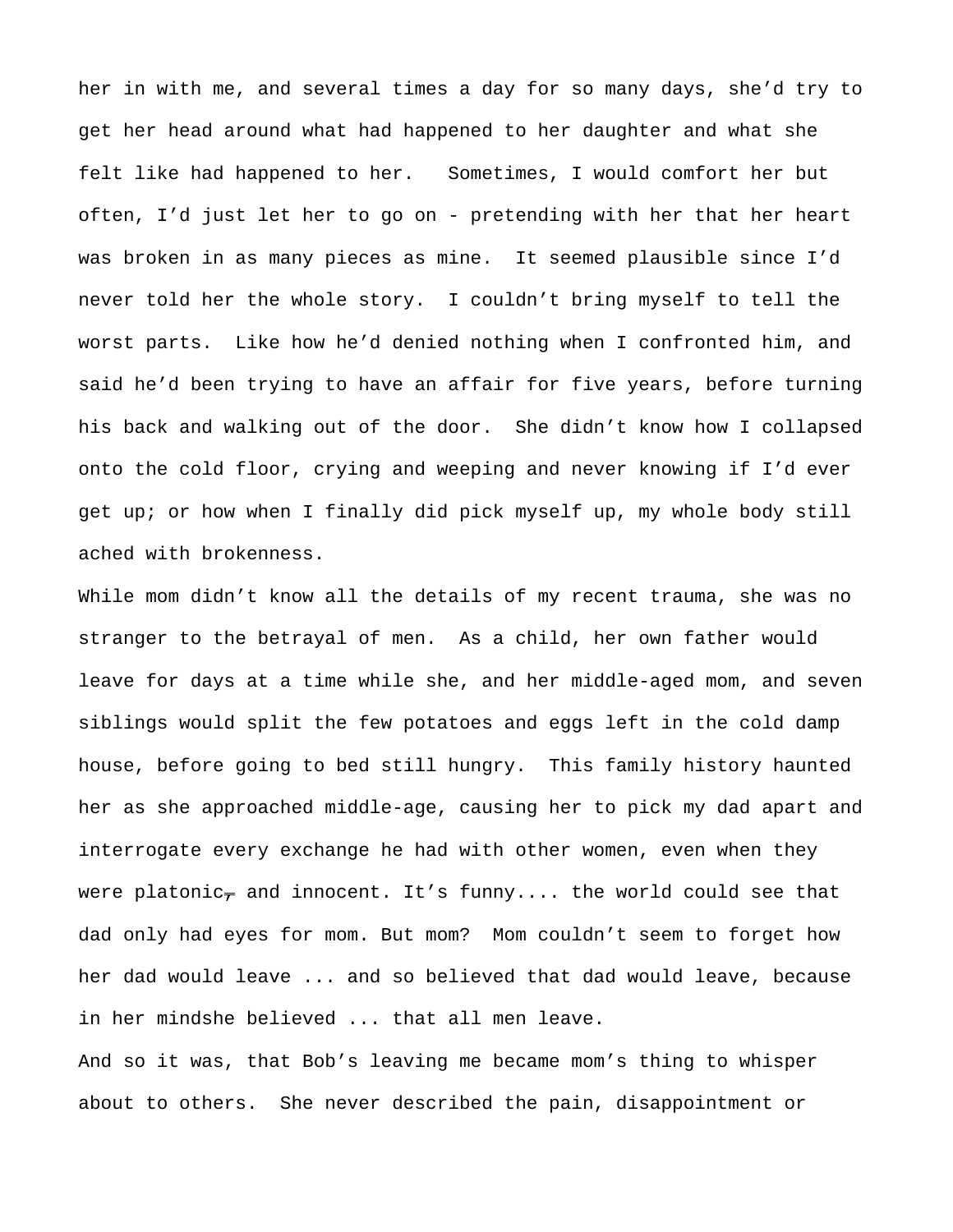bewilderment. Never told anyone that I spent sleepless nights wondering what I had done wrong, and what I could have done differently. She never told them about how the pain of it all had caused me to double over with stomach cramps to the point of nearly losing my breath. Perhaps because she didn't know how much loss his leaving had caused me.... Perhaps because even I didn't know … or couldn't bring myself to admit this to myself.

Instead, she'd tell anyone who would listen how she had seen it coming. Yeah, she had the story down pat. She'd tell her captive audiences how Bob was this and that, and this and that, and how easy it had been to see it coming ... because after all, let's face it, all men leave their middle-aged wives. It was difficult to observe the pity on those little lady's faces when she'd stop mid-story as I'd walk into a room. And even more awkward when one of her lady friends would approach me with a tiny, hushed-voice condolence, saying, "It happened to me too. My husband left me for a younger woman too." Eyes darting around the room, clutching their sweaters to their chests, they'd whisper of their own betrayals, and before I could utter a single word, they'd hang their pretty heads, and hurry away...

Since mom got her wings and flew home to be with God, I've often wondered ... did she know something I didn't know? Should I have known that Bob would leave? Is it natural for this to still hurt this deeply.... this often ...and... this much ...?